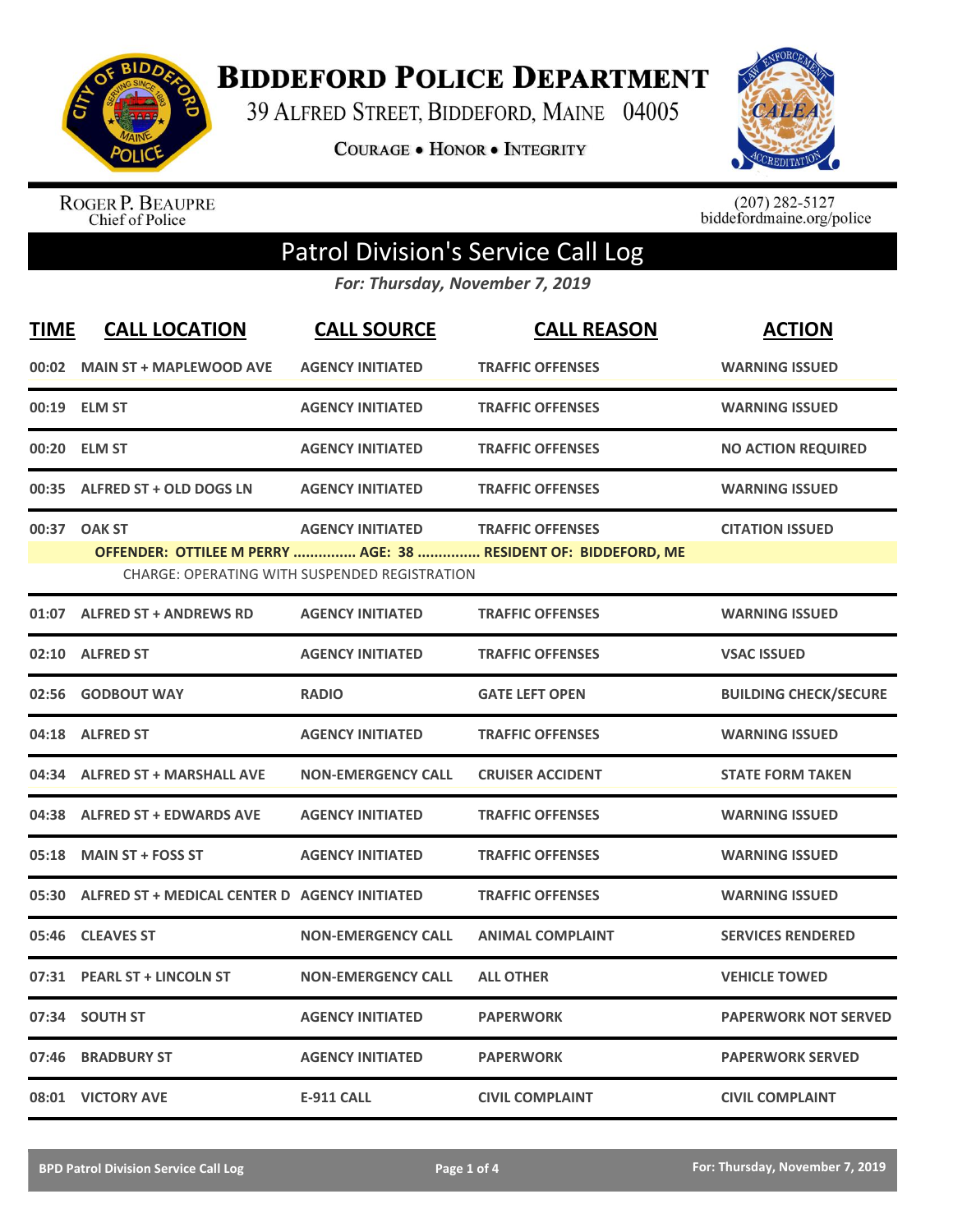| <b>TIME</b> | <b>CALL LOCATION</b>                   | <b>CALL SOURCE</b>        | <b>CALL REASON</b>                                                    | <b>ACTION</b>                |  |  |
|-------------|----------------------------------------|---------------------------|-----------------------------------------------------------------------|------------------------------|--|--|
|             | 08:15 ADAMS ST                         | <b>AGENCY INITIATED</b>   | <b>PAPERWORK</b>                                                      | <b>REFERRED OTHER AGENCY</b> |  |  |
|             | 08:46 ADAMS ST                         | <b>AGENCY INITIATED</b>   | <b>PAPERWORK</b>                                                      | <b>SERVICES RENDERED</b>     |  |  |
|             | 09:34 ALFRED ST                        | <b>NON-EMERGENCY CALL</b> | <b>CAR SEAT DETAIL</b>                                                | <b>SERVICES RENDERED</b>     |  |  |
|             | 09:54 ELM ST                           | <b>E-911 CALL</b>         | <b>VEHICLE FIRE</b>                                                   | <b>SERVICES RENDERED</b>     |  |  |
|             | 10:00 ALFRED ST                        | <b>AGENCY INITIATED</b>   | <b>CAR SEAT DETAIL</b>                                                | <b>SERVICES RENDERED</b>     |  |  |
|             | 10:40 SHOPS WAY                        | <b>NON-EMERGENCY CALL</b> | <b>FRAUD (COUNTERFEIT BILL)</b>                                       | <b>REPORT TAKEN</b>          |  |  |
|             | 10:40 ALFRED ST                        | <b>NON-EMERGENCY CALL</b> | <b>THEFT</b>                                                          | <b>REPORT TAKEN</b>          |  |  |
|             | 11:02 ADAMS ST                         | <b>E-911 CALL</b>         | 911 MISUSE                                                            | <b>SERVICES RENDERED</b>     |  |  |
|             | 11:03 BARRA RD                         | <b>NON-EMERGENCY CALL</b> | <b>TRESPASSING</b>                                                    | <b>TRANSPORT TO HOSPITAL</b> |  |  |
|             | 11:14 WESTMORE AVE                     | <b>NON-EMERGENCY CALL</b> | <b>PARKING COMPLAINT</b>                                              | <b>SERVICES RENDERED</b>     |  |  |
|             | 11:34 ALFRED ST                        | <b>E-911 CALL</b>         | 911 MISUSE                                                            | <b>NO ACTION REQUIRED</b>    |  |  |
|             | 11:49 CLIFFORD ST                      | <b>NON-EMERGENCY CALL</b> | <b>JUVENILE OFFENSES</b>                                              | <b>TRANSPORT TO HOSPITAL</b> |  |  |
|             | 12:12 ALFRED ST                        | <b>E-911 CALL</b>         | 911 MISUSE                                                            | <b>WARNING ISSUED</b>        |  |  |
|             | 12:17 PEARL ST                         | <b>NON-EMERGENCY CALL</b> | <b>SUSPICION</b>                                                      | <b>SERVICES RENDERED</b>     |  |  |
|             | 13:01 BOULDER WAY                      | <b>NON-EMERGENCY CALL</b> | <b>SUSPICION</b>                                                      | <b>SERVICES RENDERED</b>     |  |  |
|             | 13:10 SIMARD AVE                       | <b>WALK-IN AT STATION</b> | <b>SEX OFFENDER REGISTRATION</b>                                      | <b>REPORT TAKEN</b>          |  |  |
|             | <b>13:21 GREEN ST</b>                  | <b>WALK-IN AT STATION</b> | <b>ALL OTHER</b>                                                      | <b>SERVICES RENDERED</b>     |  |  |
|             | 13:40 ALFRED ST                        | <b>NON-EMERGENCY CALL</b> | <b>COURT ORDERED CHECK IN</b>                                         | <b>SERVICES RENDERED</b>     |  |  |
|             | 13:48 MAPLEWOOD AVE                    | <b>AGENCY INITIATED</b>   | <b>ASSAULT</b>                                                        | <b>REPORT TAKEN</b>          |  |  |
|             | 14:48 GRAHAM ST                        | <b>NON-EMERGENCY CALL</b> | <b>ARTICLES LOST/FOUND</b>                                            | <b>SERVICES RENDERED</b>     |  |  |
|             | 14:57 FRANKLIN ST                      | <b>RADIO</b>              | <b>DISTURBANCE / NOISE</b>                                            | <b>WARNING ISSUED</b>        |  |  |
|             | 15:09 ALFRED ST                        | <b>WALK-IN AT STATION</b> | <b>PROTECTION FROM ABUSE SERVIC</b>                                   | <b>PAPERWORK SERVED</b>      |  |  |
|             | 15:26 GRAHAM ST                        | <b>WALK-IN AT STATION</b> | <b>ALL OTHER</b>                                                      | <b>UNFOUNDED</b>             |  |  |
|             | 15:27 BACON ST                         | <b>AGENCY INITIATED</b>   | <b>PARKING COMPLAINT</b>                                              | <b>SERVICES RENDERED</b>     |  |  |
| 16:30       | <b>BOULDER WAY</b>                     | <b>AGENCY INITIATED</b>   | <b>THEFT</b>                                                          | <b>REPORT TAKEN</b>          |  |  |
|             |                                        |                           | OFFENDER: CHRISTOPHER MATTHEW SCHMIDT  AGE: 30  RESIDENT OF: SACO, ME |                              |  |  |
|             | <b>CHARGE: THEFT BY DECEPTION</b>      |                           |                                                                       |                              |  |  |
|             | CHARGE: VIOLATING CONDITION OF RELEASE |                           |                                                                       |                              |  |  |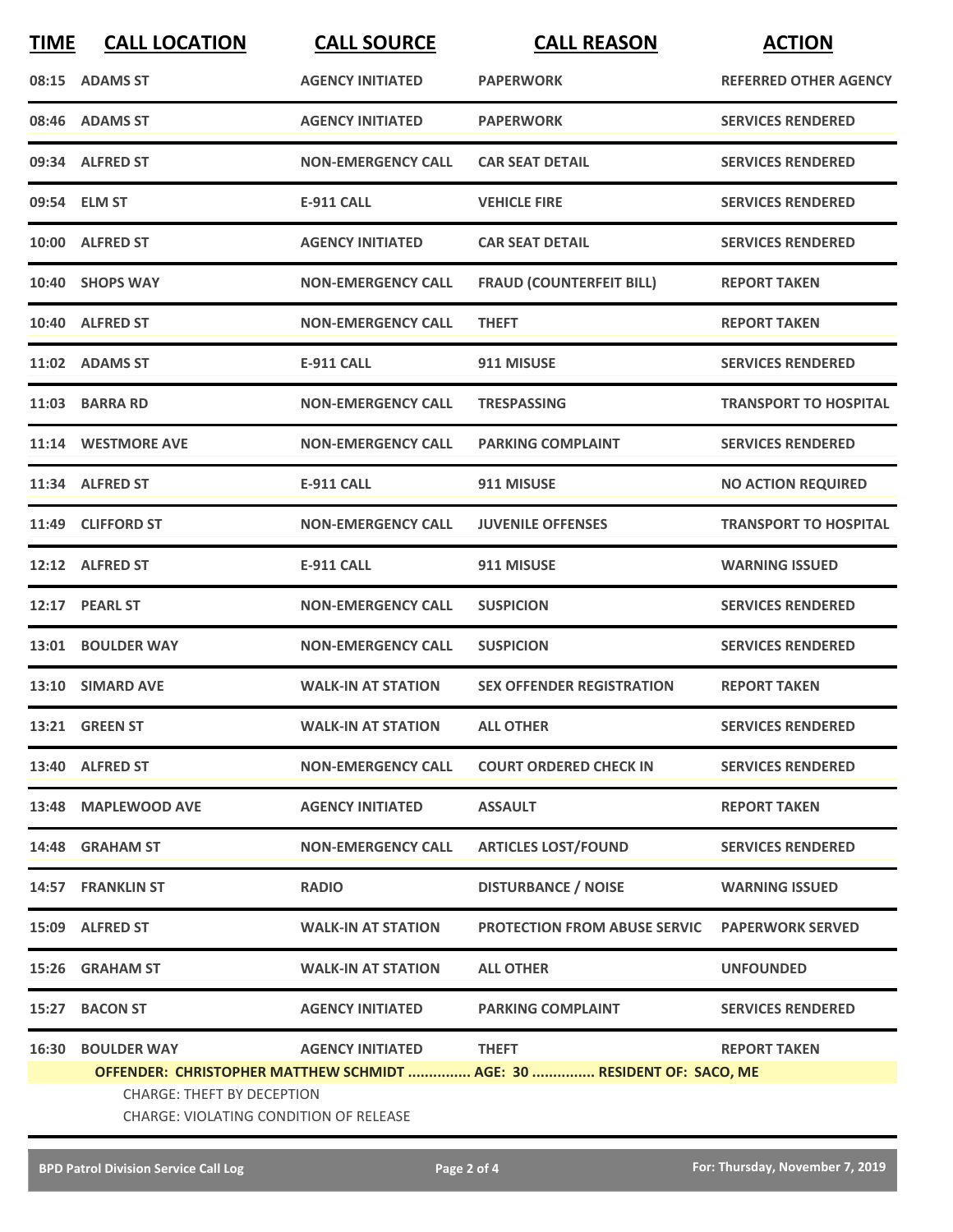| <u>TIME</u> | <b>CALL LOCATION</b>                                                                                                                                                                               | <b>CALL SOURCE</b>        | <b>CALL REASON</b>                                                                               | <b>ACTION</b>                |  |  |  |
|-------------|----------------------------------------------------------------------------------------------------------------------------------------------------------------------------------------------------|---------------------------|--------------------------------------------------------------------------------------------------|------------------------------|--|--|--|
| 17:08       | <b>ALFRED ST</b>                                                                                                                                                                                   | <b>WALK-IN AT STATION</b> | <b>COURT ORDERED CHECK IN</b>                                                                    | <b>SERVICES RENDERED</b>     |  |  |  |
|             | 18:00 ALFRED ST                                                                                                                                                                                    | <b>AGENCY INITIATED</b>   | <b>PRISONER PROCESS</b><br>OFFENDER: CHRISTOPHER MATTHEW SCHMIDT  AGE: 30  RESIDENT OF: SACO, ME | <b>ARREST(S) MADE</b>        |  |  |  |
|             | <b>CHARGE: THEFT BY DECEPTION</b><br>CHARGE: THEFT BY UNAUTHORIZED TAKING OR TRANSFER<br><b>CHARGE: VIOLATING CONDITION OF RELEASE</b>                                                             |                           |                                                                                                  |                              |  |  |  |
|             | 18:06 MYRTLE ST                                                                                                                                                                                    | <b>AGENCY INITIATED</b>   | <b>PAPERWORK</b>                                                                                 | <b>CITATION ISSUED</b>       |  |  |  |
|             | <b>CHARGE: TRESPASS BY MOTOR VEHICLE</b>                                                                                                                                                           |                           | OFFENDER: JOEL WAGNER BALFOUR  AGE: 32  RESIDENT OF: BIDDEFORD, ME                               |                              |  |  |  |
|             | 18:19 POOL ST + PHILLIPS LN                                                                                                                                                                        | <b>AGENCY INITIATED</b>   | <b>TRAFFIC OFFENSES</b>                                                                          | <b>WARNING ISSUED</b>        |  |  |  |
|             | 18:30 HILL ST                                                                                                                                                                                      | <b>AGENCY INITIATED</b>   | <b>TRAFFIC OFFENSES</b>                                                                          | <b>WARNING ISSUED</b>        |  |  |  |
|             | 18:33 HILLS BEACH RD                                                                                                                                                                               | <b>E-911 CALL</b>         | 911 MISUSE                                                                                       | <b>WARNING ISSUED</b>        |  |  |  |
|             | 18:35 POMERLEAU ST                                                                                                                                                                                 | <b>NON-EMERGENCY CALL</b> | <b>THEFT</b>                                                                                     | <b>REPORT TAKEN</b>          |  |  |  |
|             | 18:58 MAIN ST                                                                                                                                                                                      | <b>NON-EMERGENCY CALL</b> | <b>CIVIL COMPLAINT</b>                                                                           | <b>CIVIL COMPLAINT</b>       |  |  |  |
| 19:33       | <b>GRAHAM ST + UNION ST</b>                                                                                                                                                                        | <b>E-911 CALL</b>         | <b>DISABLED VEHICLE</b>                                                                          | <b>SERVICES RENDERED</b>     |  |  |  |
|             | 19:49 WEST ST + WESTLAND AVE                                                                                                                                                                       | <b>AGENCY INITIATED</b>   | <b>TRAFFIC OFFENSES</b>                                                                          | <b>WARNING ISSUED</b>        |  |  |  |
|             | 20:08 MAIN ST + FRANKLIN ST                                                                                                                                                                        | <b>E-911 CALL</b>         | <b>DISTURBANCE / NOISE</b>                                                                       | <b>WARNING ISSUED</b>        |  |  |  |
|             | 20:25 ALFRED ST                                                                                                                                                                                    | <b>NON-EMERGENCY CALL</b> | <b>ANIMAL COMPLAINT</b>                                                                          | <b>SERVICES RENDERED</b>     |  |  |  |
|             | 20:42 OLD ALFRED RD                                                                                                                                                                                | <b>NON-EMERGENCY CALL</b> | <b>ANIMAL COMPLAINT</b>                                                                          | <b>REFERRED OTHER AGENCY</b> |  |  |  |
|             | 20:52 MAIN ST + BRADBURY ST                                                                                                                                                                        | <b>AGENCY INITIATED</b>   | <b>TRAFFIC OFFENSES</b>                                                                          | <b>WARNING ISSUED</b>        |  |  |  |
|             | 20:57 ALFRED ST                                                                                                                                                                                    | <b>AGENCY INITIATED</b>   | <b>TRAFFIC OFFENSES</b>                                                                          | <b>WARNING ISSUED</b>        |  |  |  |
|             | 21:09 MEDICAL CENTER DR                                                                                                                                                                            | <b>NON-EMERGENCY CALL</b> | <b>DOMESTIC COMPLAINTS</b>                                                                       | <b>ARREST(S) MADE</b>        |  |  |  |
|             | OFFENDER: DEVIN MICHAEL OUELLETTE  AGE: 24  RESIDENT OF: BIDDEFORD, ME<br><b>CHARGE: PROBATION HOLD</b><br><b>CHARGE: VIOLATING CONDITION OF RELEASE</b><br>CHARGE: DOMESTIC VIOLENCE, AGG ASSAULT |                           |                                                                                                  |                              |  |  |  |
|             | 21:27 HILL ST + PENNY AVE                                                                                                                                                                          | <b>AGENCY INITIATED</b>   | <b>TRAFFIC OFFENSES</b>                                                                          | <b>WARNING ISSUED</b>        |  |  |  |
|             | 21:39 MAIN ST                                                                                                                                                                                      | <b>NON-EMERGENCY CALL</b> | <b>TRESPASSING</b>                                                                               | <b>WARNING ISSUED</b>        |  |  |  |
|             | 21:50 WESTERN AVE                                                                                                                                                                                  | E-911 CALL                | 911 MISUSE                                                                                       | <b>SERVICES RENDERED</b>     |  |  |  |
|             | 23:55 ELM ST                                                                                                                                                                                       | <b>WALK-IN AT STATION</b> | <b>THEFT</b>                                                                                     | <b>REPORT TAKEN</b>          |  |  |  |